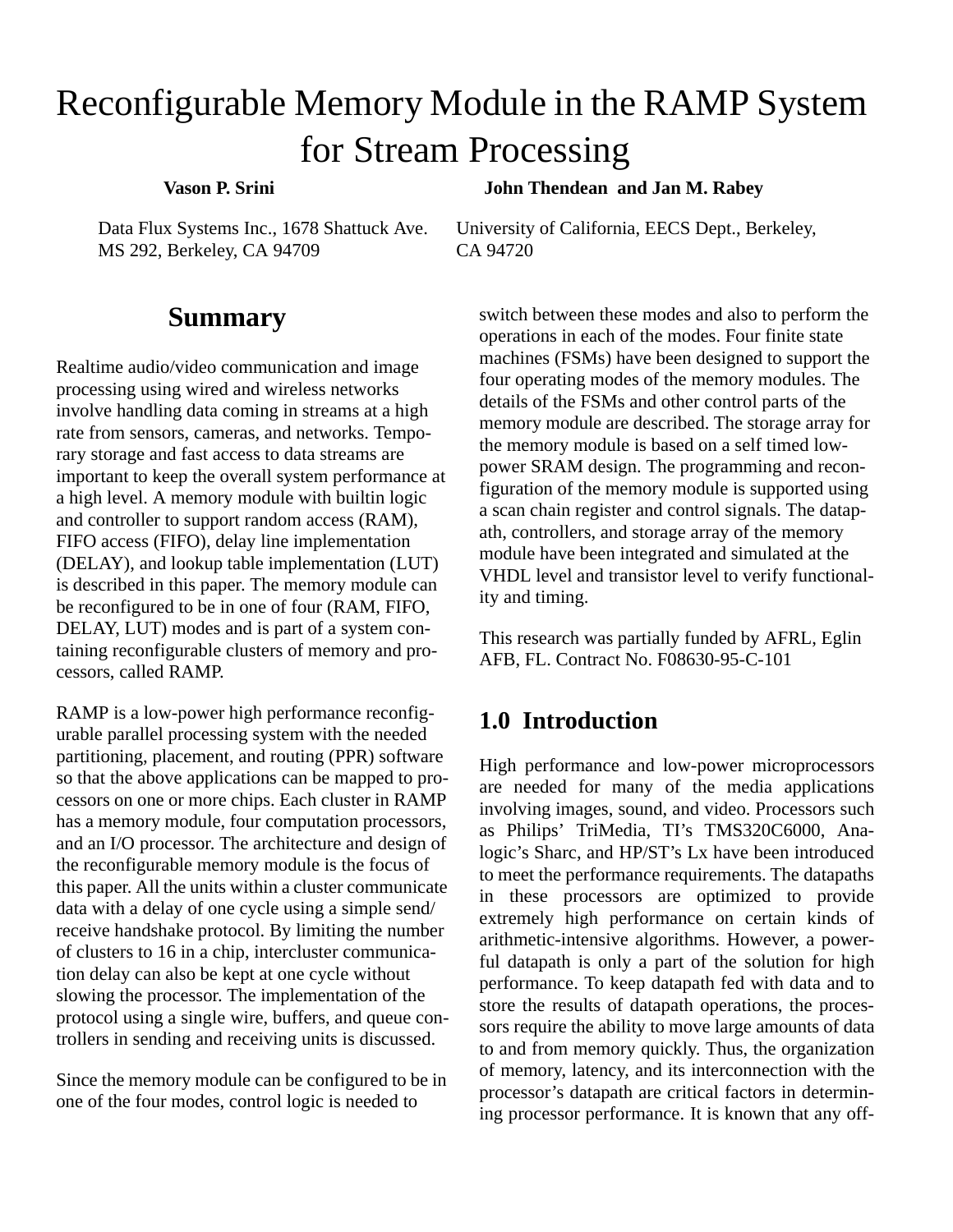chip communication is expensive in terms of power, delay, and area. To drive a signal off-chip, large current is required to drive the capacitor on the I/O pads and any external capacitors. Therefore, having to move data to and from chip to off-chip memory will not be an efficient implementation. Many high performance DSP and media processors have on-chip memory. Commercial general purpose digital signal processors, for example, Motorola's DSP56000 family and TI's TMS320C6000 family have separate on-chip memory for program and data. With on-chip memory, the memory bandwidth can be increased and off-chip traffic can be reduced. FIR implementation is the simplest example to clearly illustrate the memory requirements of DSP processors. A single FIR tap computation requires four accesses to memory - instruction fetch, read data from delay line, read the appropriate filter coefficient, and write data to the next location in the delay line to shift data through the delay line.

In this paper we discuss the architecture and design of a memory module that is part of a reconfigurable clusters of memory and processor (RAMP) system capable of delivering tens of giga operations per second and uses low-power techniques. The RAMP system combines on a single chip many stream data processors, memory modules with builtin logic and controllers, I/O processors, and a conventional superscalar processor. The parallel stream data processors compute on the multiple data streams using a MIMD model of computation and the superscalar processor performs the coordination of parallel tasks, sequential computations, and communication with the memory system. The execution time for any instruction is one cycle.

RAMP has its foundations in PADDI-2 [1] chip containing 48 nanoprocessors. A nanoprocessor is used to interface the PADDI-2 chip and the external memory. The nanoprocessor handles the single cycle interprocessor communication protocol. In the RAMP system, memory is on-chip and partitioned so that a part of it is available in each cluster to support locality of data in applications. Based on analyzing DSP algorithms [1-3], simulation studies,

and experiments [4], it was determined that performance could be improved if memory can be organized to fit the four commonly used memory accesses in signal processing - RAM, Look-up Table, FIFO, and delay line. We decided to enhance the storage array in a memory block with logic and controllers to support the four commonly used accesses and the single cycle interprocessor communication protocol.

The rest of the paper is organized in seven sections. Section 2 contains an overview of the cluster architecture in the RAMP. The architecture of the memory module is described in Section 3. The blocks of the datapath are described in Section 4. The storage array of the memory module is also described in this section. The hardware support for data communication between memory module and other processors, and buffering are also described in Section 4. The FSM controllers used in the control part of the memory module are described in Section 5. A brief description of the blocks used for communicating data and control tokens is included in Section 6. The programming of the memory module as well as other processors is done using a scan chain register in each cluster and reconfiguration is achieved using the scan chain register after bringing the processors in a cluster to a freeze state. The 55 bits forming the scan chain register of a memory module is explained in Section 7. The bits of the scan chain register are used by the blocks described in Sections 4 to 6. Forward references to Section 7 appears throughout the paper. The detailed timing diagram resulting from functional and timing simulation is described in Section 8.

# **2.0 Cluster Architecture**

A cluster containing processors, memory, and I/O interface is the building block of a RAMP system. A block diagram of a cluster in RAMP is shown in Figure 1. It contains four processors that can do video, graphics, image processing, and digital communication computations on streams of data, called vgiprocessors [5, 6]. A memory module containing a storage array (256x16 words) and controllers for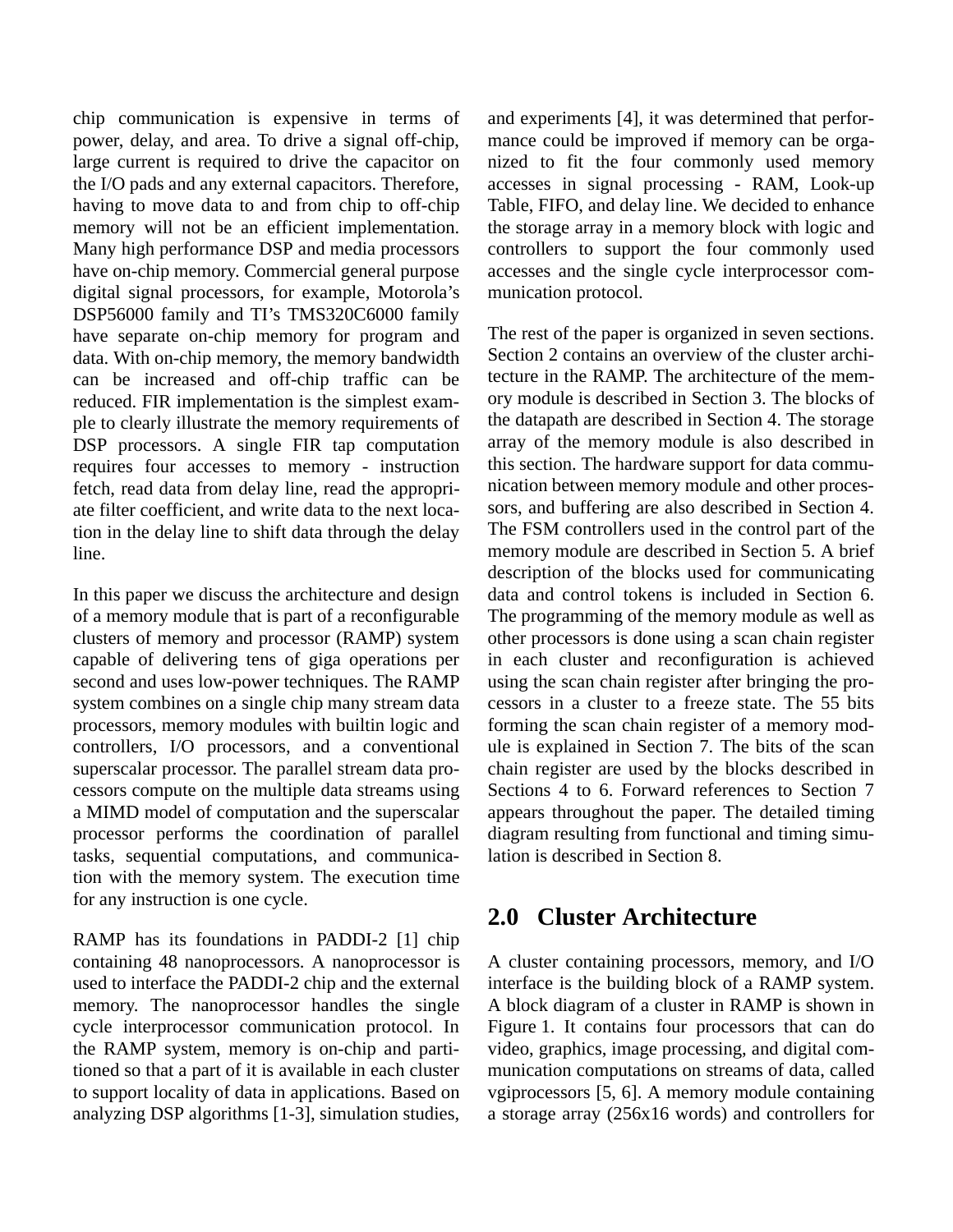

FIGURE 1. Cluster architecture with memory

implementing the four commonly used memory accesses is the second major part of the cluster. The third part of the cluster is an I/O processor that sends and receives data from external devices using a two cycle communication delay protocol. The I/O processor communicates with vgiprocessors and memory modules using a single cycle communication delay protocol. All six processors in a cluster have a three stage pipeline in their datapaths and there is a system clock. Although the prototype memory module has a 256 X 16 SRAM, it is not a limitation. The storage array can be increased in size and the controllers can be resynthesized by changing the parameters of delay lines, queue length, and counters.

Communication between the processors in a cluster is done through six data token buses (16 bits) and four control token buses (2 bits) in the Level-1 communication network and the associated handshake lines. The single cycle delay communication protocol for memory module and I/O processor is the same as that of the vgiprocessor. From Figure 1, we can see that memory module's control and datapath is the interface between other processors and the storage array. Memory module handles all the timing requirement to read and write into the storage array. It also handles data addressing in FIFO and delay line mode.

Using Level-1 network, the processors in a cluster can communicate with other clusters on a RAMP chip using an intercluster network, called Level-2 interconnection network, containing 16 data token buses and eight control token buses. This is done by setting the switches (50 switches in all) between Level-2 network and Level-1 network. Adjacent processors in a cluster can communicate data using the bypass buses and thus leaving the resources in Level-1 network for intercluster and non adjacent processor communication.

One of the novel features of the RAMP architecture is the single cycle communication protocol between processors in a chip using a send/receive handshake protocol. This protocol is implemented using a bidirectional handshake line for each data token bus and control token bus and the two phases of the system clock. During the execution stage, a processor wanting to communicate data to another processor pulls the handshake line high when clock is low. If the receiver is not ready it can pull down the handshake line when the clock goes high on the next cycle (communication stage). At the end of clock high the success of the transaction is evaluated. If the handshake line is high then the transaction is successful. Otherwise it is unsuccessful. A sender can retry when the clock is low. The details of the protocol and the implementation details are scattered in Sections 4 and 5.

## **3.0 Memory Module Architecture**

The memory module has a datapath and a control section. A block diagram of the memory module is shown in Figure 2. The datapath has a three stage pipeline similar to that of the vgiprocessor and I/O processor comprising fetch, memory access, and communicate. The fetch and communicate stages are needed to synchronize the memory module with a vgiprocessor. This avoids the need for special protocol when a vgiprocessor communicates with the memory. The additional two stages impose a two clock latency when a read is requested and one clock latency for a write request. Since requests are usually pipelined, the latency occurs only on the first request.

In the following sections the architecture of the memory module is explained. The datapath structure is described first and then the controller block.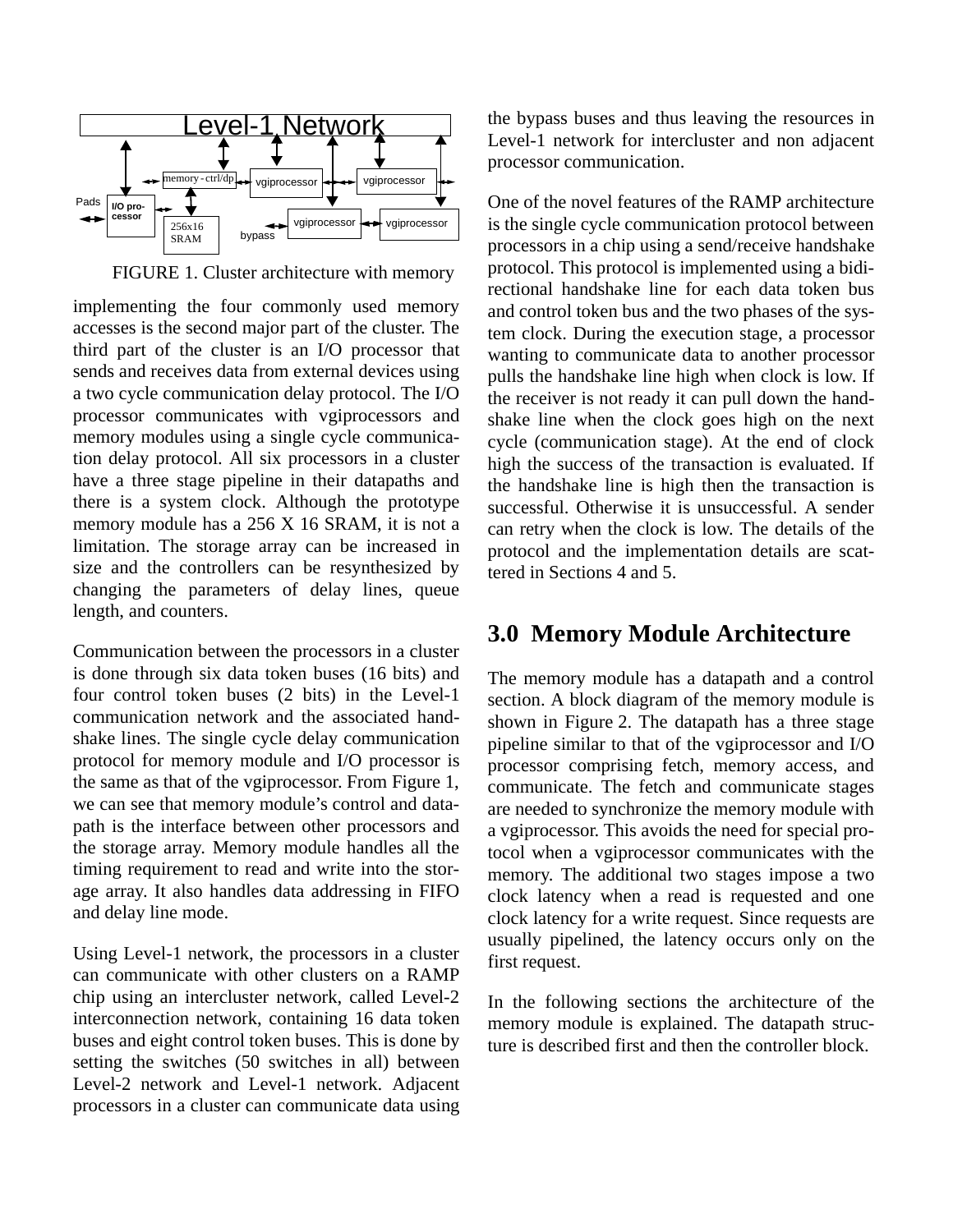

FIGURE 2. Block Diagram of Memory Module

# **4.0 Datapath Structure**

The memory module's datapath consists of the following blocks: meml1insel, memlin, data queue, mempipelat, storage array, memlout, address pointer and counter, as shown in Figure 2. We have retained some of the cryptic names for the blocks to maintain consistency with the names in design schematics and netlists. The following subsections describe in detail the functions of each block.

## **4.1 Meml1insel Block**

Meml1insel is the interface between buses in Level-1 network and memory module. It consists of three multiplexers that select 3 out of 6 Level-1 buses. The three outputs of this block are read address, write address, and write data. The bus assignment is done by setting the associated Level-1 configuration switches in the scan chain register (bits memscni<5:0> in the scan register of memory module). Figure 3 shows the Level-1 configuration switches.

The buses in Level-1 network are assigned in the following manner:

- bus (d0 or d1) or bus (d2 or d3) can become read address source.
- bus (d0 or d1) or bus (d2 or d3) can become write address source.
- only bus d4 or d5 can become write data source.



#### **4.2 Memlin Block**

This block consists of two 8-bit registers for read and write address and one 16-bit register for write data. During the communicate cycle, the sender drives the output data on Level-1 bus. On the same cycle, the receiver copies the data into the master of the memlin register. During fetch cycle, the data in memlin will be transferred into registers in data queue block. Memlin is the communication data buffer at the receiver.

In memlin block, data and address source can be selected from the bypass buses or the Level-1 buses. To select the address or data source from bypass buses, the associated memsbpi bits in the scan chain register (memsbpi<2:0>) should be asserted.

## **4.3 Data Queue**

Data queue consists of three two-deep queues, one for read address, one for write address and the other for write data. The queues are important because of the two cycle delay for a request to be processed. For example, when a read is requested, whether the read data can be sent out or not is not known until two cycles after the request is received. During those two cycles, additional requests are being accepted and processed. If the memory module fails to send the read data the processor will stall; data queues are used to buffer the requests that have been received before the stall comes.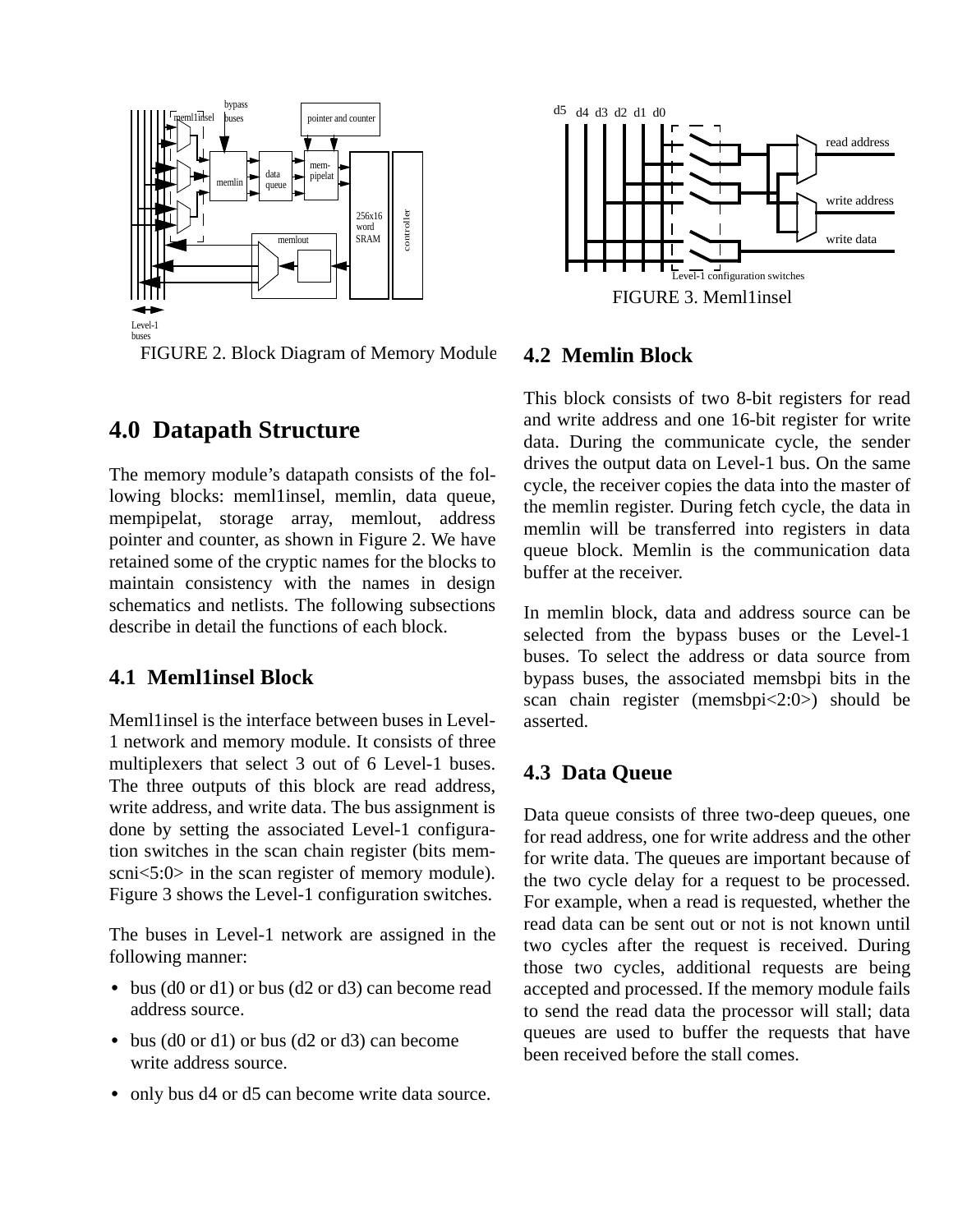

FIGURE 4. Schematic of one queue register. Data queue block consists of three such queue register; they are read address queue, write

The schematic of the queue is shown in Figure 4, where r0 and r1 are queue registers. When there is no pipeline stall, data will always be placed to the head of the queue, r1. The 2-to-1 mux between r0 and r1 is used to bypass r0, to allow data from memlin to appear directly to r1. The second 2-to-1 mux is used to allow data from memlin to go directly into the pipeline register (mempipelat). Therefore, when no stall pipe occurs, data from memlin can be fetched into r1 and pipeline register at the same time.

#### **4.4 Pipeline register (mempipelat)**

The pipeline register plays two major roles. During program execution, mempipelat is used to supply stable address and data to the storage array block, shown in Figure 2. It is the pipeline register of the memory module. Like the data queue, mempipelat consists of two 8-bit register for read and write address and one 16-bit register for write data. The read address register and write data register are also part of the scan chain register and they are used to load data into the storage array during scan in process and to read out the memory content during scan out process. Data register is also used to initialize the read and write pointer for FIFO and delay line operation.

The two major rolls of the mempipelat block are explained in the next two subsections using the control signals of a cluster and two scan chain register bits.

#### **4.4.1 Mempipelat as scan chain register.**

During the scan process data can be loaded into the storage array (e.g. sine or cosine table) or read out the memory content and initialize the address pointers. To store data in the storage array, data and address are scanned into data and address registers. Read/Write enable (rwen) bit and memory update (memupdate) bit of the scan chain register should be asserted as well. When scan update (supdate) control signal comes, data in the scan register will be loaded into the location specified by the address register. Table 1 summarizes the operation of mempipelat as scan chain register

To read out the content of a memory location, first address has to be scanned in, read/write enable bit (rwen) and memory update (memupdate) bit should be disabled. When supdate signal comes, data in the address location will be loaded into data register which can be scanned out later.

Data register is also used to initialize read and write pointer for FIFO and delay line operation. Read and write pointers are 8 bits wide each, while data register is 16 bits wide. Cascading read and write pointers, we get 16 bits wide data. Therefore, by connecting the upper byte of data register to write pointer register and the lower byte to read pointer register, we can initialize the pointer registers. Memory update (memupdate) bit of the scan chain is used to distinguish this operation from loading data into storage array. When pointer initialization is intended, memupdate bit is not asserted. Read/ Write enable (rwen) bit, however, has to be asserted.

**TABLE 1. Summary of mempipelat as scan chain register.**

| rwen | memupdate   Operation |                                                     |
|------|-----------------------|-----------------------------------------------------|
|      |                       | Read the content of a location in storage array.    |
|      |                       | Read the content of counter, read and write pointer |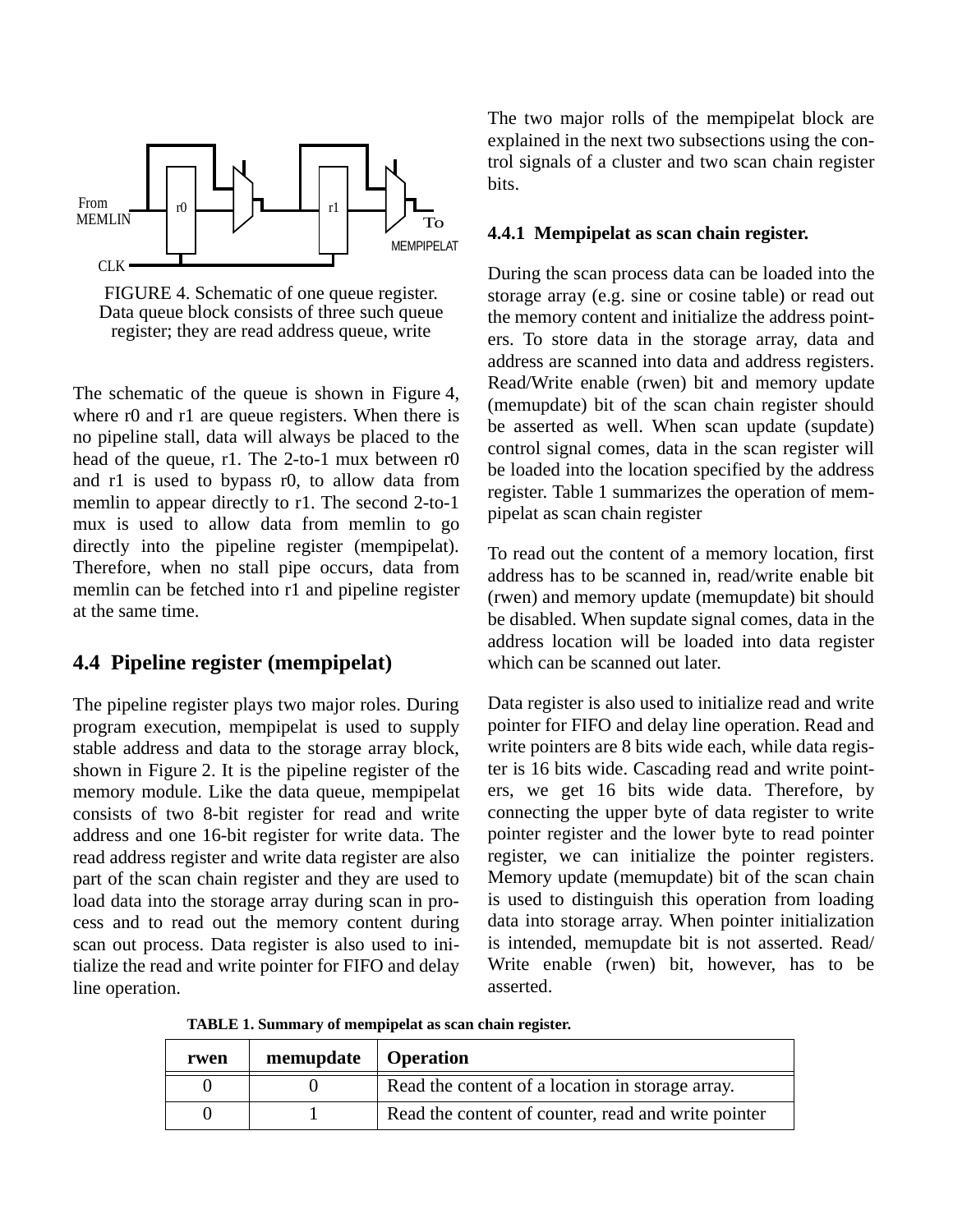|  |  | TABLE 1. Summary of mempipelat as scan chain register. |  |  |
|--|--|--------------------------------------------------------|--|--|
|--|--|--------------------------------------------------------|--|--|

| rwen | memupdate   Operation |                                              |
|------|-----------------------|----------------------------------------------|
|      |                       | Initialize counter, read and write pointer   |
|      |                       | Store data into a location in storage array. |



FIGURE 5. Mempipelat schematic as pipeline register. Address source can be read/write address

#### **4.4.2 Mempipelat as pipeline register**

The schematic of mempipelat register when operated as a pipeline register is shown in Figure 5. As pipeline register, mempipelat is used to supply stable address and data to the storage array unit. Whether data in mempipelat can advance or not is controlled by advance signal which comes from queue controller block. Advance signal is asserted when neither stall pipe nor save signal is asserted. Save signal comes from access controller and it is asserted when the access controller cannot serve a request. The section on access controller explains more about the function of this signal.

Address output of mempipelat can come from two sources. In the RAM and Look-up table operation, this address comes from Level-1 buses. In FIFO and Delay line operation the address comes from read or write pointer.

#### **4.5 Storage Array Block**

The 256x16 words SRAM in Figure 2 is the storage array of memory module. This storage array is the self-timed SRAM designed by Burstein [7]. It has separate buses for input data and output data and a single address bus. The storage consists of memory cells and a dummy circuit which mimic the worst case delay in the memory block. This dummy circuit generates a done signal which indicates that a read/write has been completed. This signal is intended for asynchronous design. In this design, only the memory cells is used. The dummy circuit is ignored. Although the prototype has a 256 X 16 SRAM, a generator is available [8] for extending the size of the storage array.

#### **4.6 Memlout Block**

The memlout consists of a data register to hold data read from storage array and switches that connect to Level-1 buses. Data in the register can be driven to three of the six Level-1 buses so that it can be sent to other processors. Level-1 output switches are configured using scan chain register bits (memscno<2:0>). When a receiver is not ready to receive data in the memlout register, then memlout block will preserve its data to be resent the next cycle.

Output of memlout is also extended to bypass buses. Therefore, if receiving processor is next to the memory module, the data transfer can be done through the bypass buses which free up the Level-1 buses for other processors.

#### **4.7 Pointer and Counter**

This block, shown in Figure 6, consist of two upcounters for read pointer and write pointer, one up/ down-counter to count the number of data stored in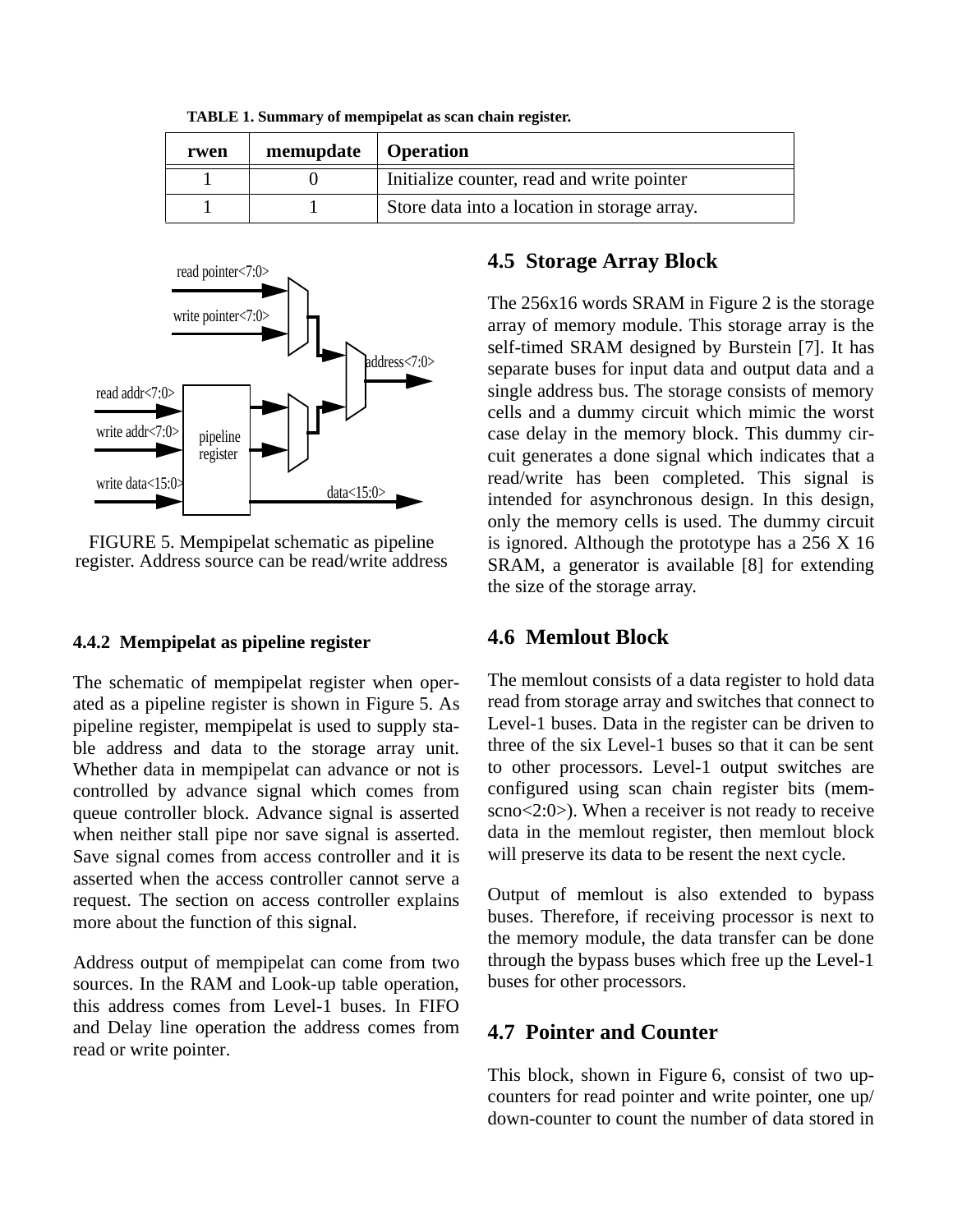

FIGURE 6. Block diagram of the pointer and counterblock of memory module. Num\_delay<7:0> are sca chain bits that set the size of FIFO and Delay line. Fullnn indicates that FIFO/Delay line is full. Emptyn indicates that FIFO is empty.

the array, and memflag unit which outputs fullnn and emptynn signal when the memory is full or empty. Read pointer is incremented every time a read request is processed and no stall pipe is present. The same is true for write pointer. It is incremented every time a write request is processed. The pointers are always pointing to the next read and write address to be read and written. Counter is incremented every time a write is executed and decremented when a read is executed. Memflag is used to indicate that FIFO or delay line is full or empty. Full is asserted when counter value is the same as the value of delay set in the scan chain register. For FIFO, in order to use the whole memory as FIFO, one would have to specify the number of delay to 256. Shorter FIFO can be specified by setting the value of delay in the scan chain to be less than 256. Empty is asserted when the counter value reaches one and a read request is being executed. The read and write pointer blocks can be initialized during scan chain as described in the mempipelat section (Section 4.4 ).



FIGURE 7. Block diagram of the controller unit

# **5.0 Controller**

The controller of memory module (see Figure 2) can be divided into three major blocks, queue controller, memory access controller, and output controller. A block diagram of the controller is shown in Figure 7 with all the control signals and communication blocks. The control signals are used in the FSMs of the major blocks. The signals gstall and clk are global control signals. The function of each block is described in the subsections.

#### **5.1 Handshake queue**

Each bus carrying data tokens or control tokens has a handshake signal associated with it. The handshake signal also carries information about the operation to be performed to the data - read or write. Since data in the datapath goes through a queue, there needs to be the same queue for the handshake signal so that the data and its associated handshake signal can propagate in parallel in the memory module.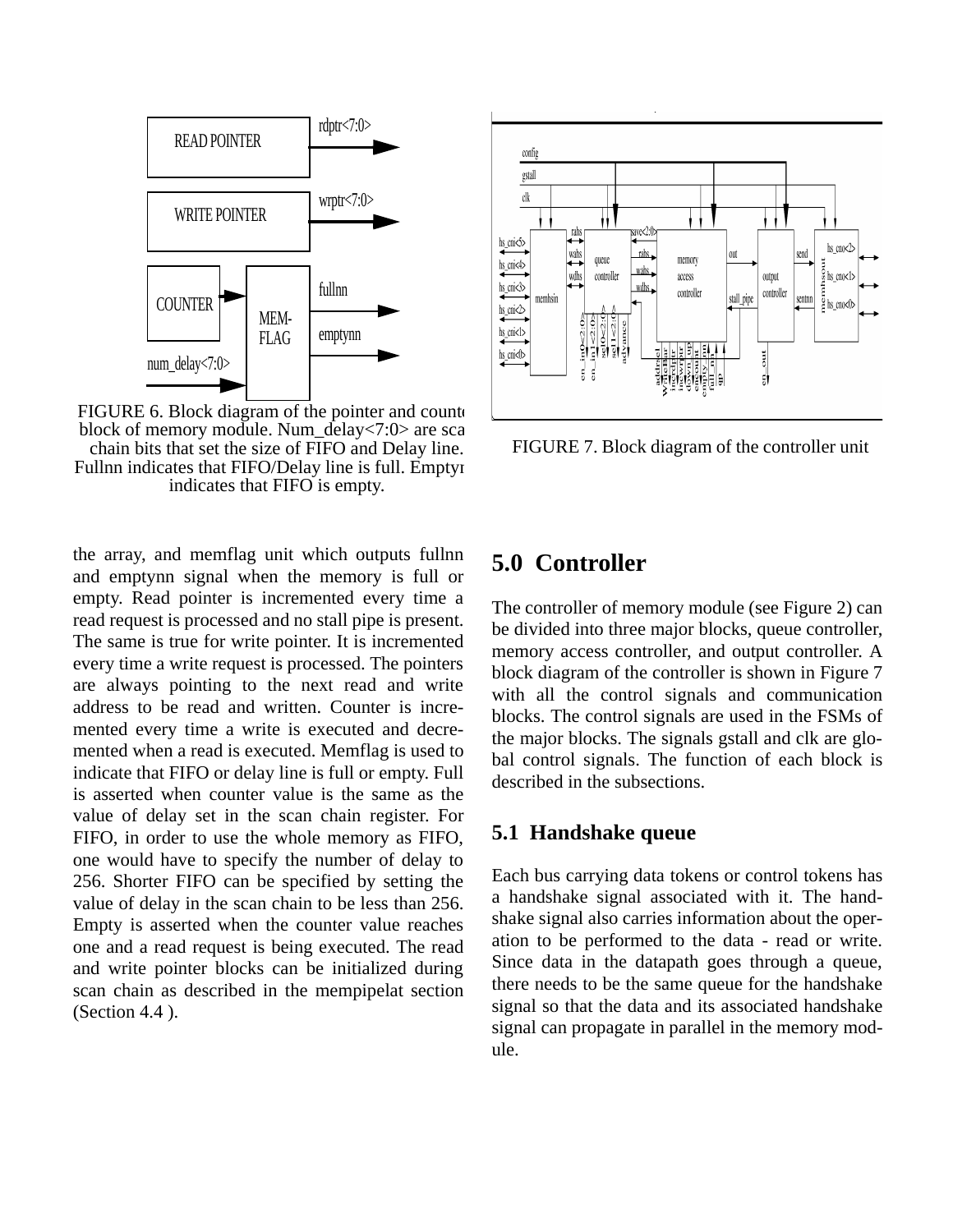

**FIGURE 8.** Queue controller state transition diagram Memory module controller consists of three controllers of this type - read address queue, write address queue, and write data queue.

## **5.2 Queue Controller**

The queue controller decides where the data in the memlin register will be stored in the data queue block. If there is no stall pipe, data will be placed at the head of the queue. There are 3 queue controllers, one for read address, one for write address and the other for write data. Queue controllers also decide whether an incoming data can be accepted. When a queue is full, the queue controller will pull down the handshake line to indicate to the sender that no data can be accepted. The states of the queue controller are shown in Figure 8. Please refer to Figure 4 in reading the state diagram.

Advance signal is generated using the following logic:

$$
advance = (stallpipe + save)
$$

where save is a signal from access controller that tells the queue controller that the data at the head of the queue has not been serviced because another process is being executed. As an example consider a situation where read and write requests arrive simultaneously at the access controller. If the priority is given to write over read, then write will be performed and save will be generated for read address queue controller.

## **5.3 Memory Access Controller**

The memory access controller is the key block of the memory module. The four modes of the memory module are implemented in this block. The operation mode of memory access controller is configured using configuration (config<1:0>) bits of the scan chain register. Memory access controller communicates with the queue controller using the save signal. Whenever a request (read/write) cannot be serviced by memory access controller, it will assert the save signal. This will result in advance signal being deasserted and the data in data queue and pipeline register blocks will be preserved. For example, if the memory access controller receives simultaneously read and write requests, depending on the priority, either read or write will be selected and the other request has to wait. If write is performed then save signal for read queue controller will be asserted and vice versa for read.

The memory access controller communicates with the output controller through the out signal. When a read is performed, out signal is asserted, signaling the output controller to prepare to send out the data read from storage array. The four modes of the memory access controller are described using FSMs in the next four subsections. The control signals shown in Figure 7 are used in deriving inputs that cause state transitions.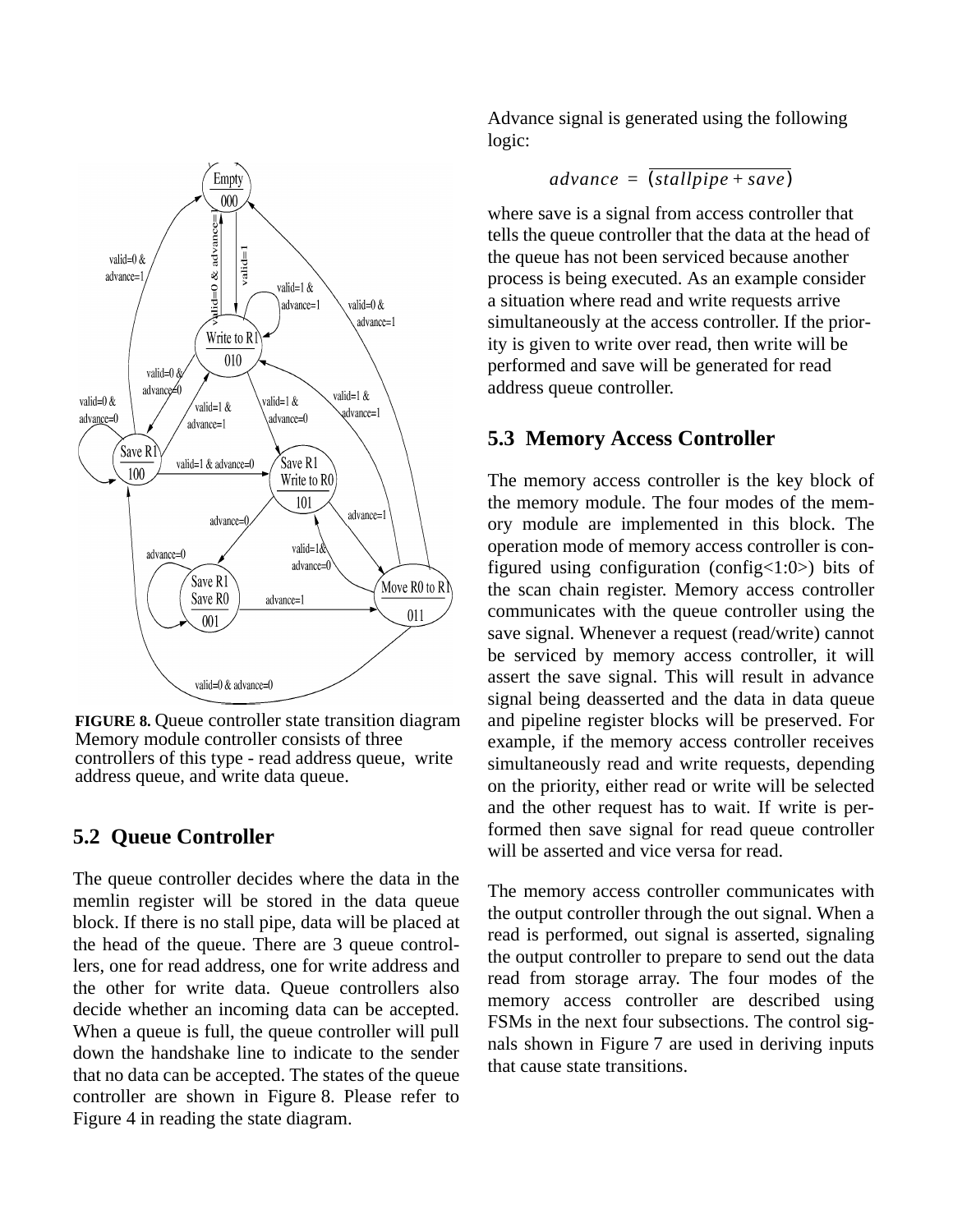

FIGURE 9. RAM mode state transition diagram.

#### **5.3.1 RAM Mode**

When configured in RAM mode, memory access controller treats the storage array as a random access memory. It can accept any read and write operation. Simultaneous read and write request is resolved using queue priority bit of scan chain register. This means that the user determines the read or write priority. When queue priority bit is asserted, priority is given to read request and when the bit is low, priority is given to write request. For a write request to be executed, both write address and write data have to be available to the access controller. Figure 9 shows the state diagram of access controller when configured in RAM mode.

#### **5.3.2 Look-up Table Mode**

The Look-up Table (LUT) mode is similar to RAM mode except that write is not allowed during execution. In the LUT mode, storage array is loaded with a table during the scan in process. The procedure for scanning is described in mempipelat section



FIGURE 10. Look-up Table state transition

(Section 4.4 ). Figure 10 shows the state transition diagram of Look-up Table operation.

#### **5.3.3 FIFO Mode**

In FIFO mode, addresses for read and write come from read and write pointer blocks. Only the write data comes from Level-1 buses. Read request is communicated using read handshake line and write request is communicated using write data handshake. Since write address comes from write pointer it is assumed to be always ready. So, in FIFO mode, write address handshake signal is ignored.

Simultaneous read and write request can occur in FIFO mode. This is resolved using the queue priority bit like in the RAM mode. Fullnn and emptynn signal from memflag block (Figure 6) signal the access controller when the FIFO is full or empty. Full occurs when the counter value reaches the number of delay in the scan chain register. Empty occurs when the counter value reaches one and the access controller is in read mode. Figure 11 shows the state transition diagram of access controller in FIFO mode. One thing to notice in the state diagram above is that unlike other operation modes, idle state in FIFO controller is encoded as 100 and empty is encoded as 000. Therefore, when the memory module is reset, FIFO controller will assume that the FIFO is initially empty.

#### **5.3.4 Delay line mode**

Like the FIFO controller, the sources for the addresses of delay line controller are read and write pointer blocks (Figure 6). What makes delay line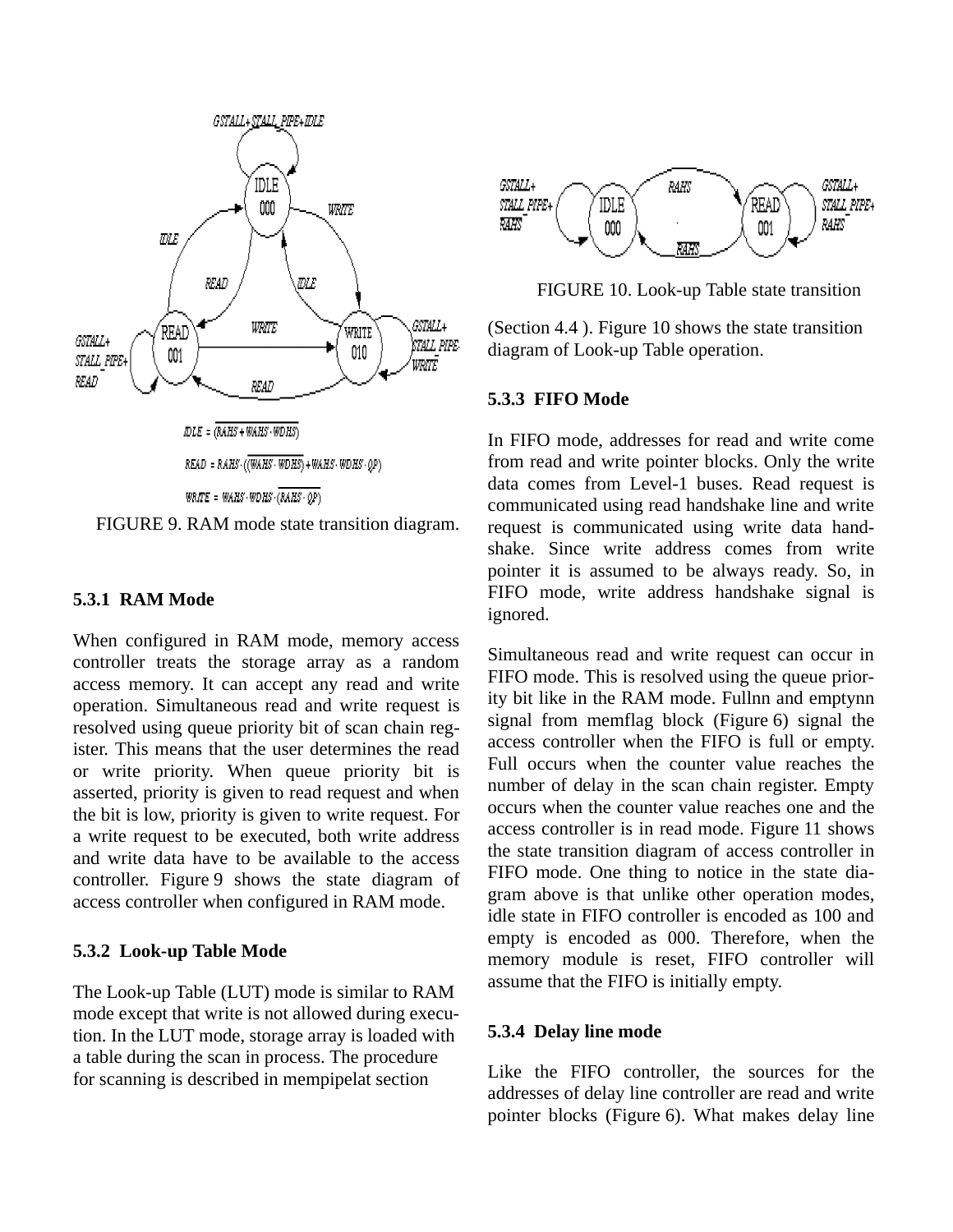

different from FIFO is that the delay line controller does not accept read requests. Read will be executed automatically once the delay line is full. This is indicated by fullnn signal from memflag block (Figure 6). Write address is assumed ready every time write data is available. So, write request is communicated using write data handshake signal only. Since simultaneous read and write is not possible when the controller is operating in delay line mode, the queue priority bit is simply ignored. Figure 12 shows the state diagram for delay line controller.

## **5.4 Output Controller**

The output controller, shown in Figure 7, receives the out signal from memory access controller every time access controller is in read state. When the request comes, the controller will assert the output handshake line to signal the receiver of outgoing data during clock low. When clock high comes, the output controller observes the handshake line to



FIGURE 12. Delay line state transition diagram.

determine if the send is successful. If the handshake line is pulled down any time during clock high, the send is unsuccessful and the controller will try to resend the data the next cycle. In this case stall\_pipe signal is asserted for the memory module which will stall other activities.

# **6.0 Communication / Handshake Blocks**

These blocks are the Level-1network's handshake lines that interface with the memory module controller. At the input side we have input handshake block (memhsin) and at the output side we have output handshake block (memhsout) as shown in Figure 7.

#### **6.1 Input Handshake Block**

Like the meml1insel block in Figure 2, input handshake block consists of Level-1 configuration switches which select three out of six handshake lines from Level-1 handshake lines. These switches are configured using the same scan chain bits used to configured Level-1 switches in meml1insel (memscni<5:0>). The three output handshake lines are read address handshake (rahs), write address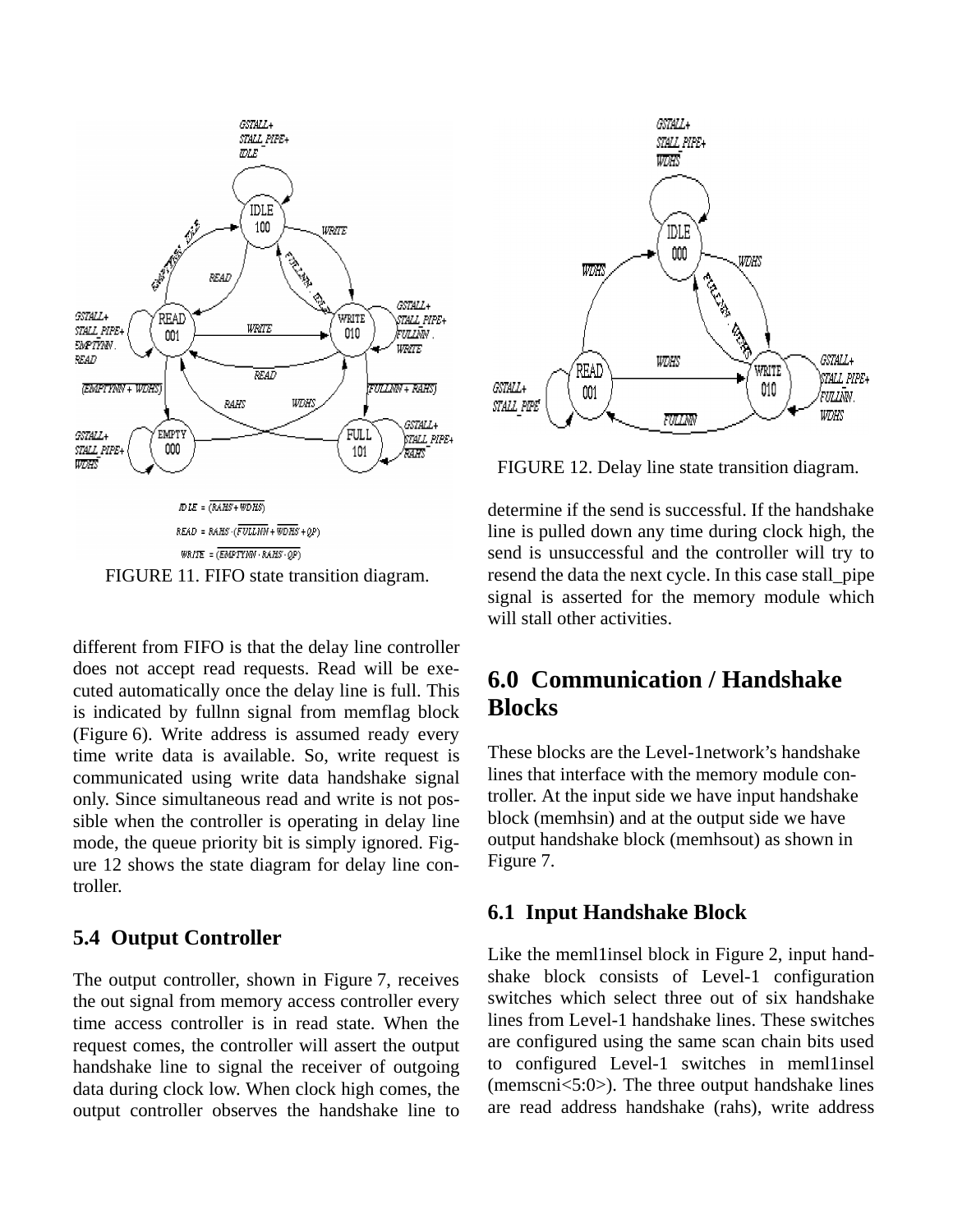handshake (wahs) and write data handshake (wdhs). The order of handshake assignments is the same as the address and data assignment in meml1insel block (see Figure 3). Input handshake block receives full signal from queue controller. When full is asserted, it will pull the associated handshake low during clock high.

## **6.2 Output Handshake Block**

The output handshake block consists of Level-1 output configuration switches like those in memlout block (see Figure 2). When there is data to be sent out, output controller will assert send signal (see Figure 7). The output handshake block will drive this signal across the communication network to other processors. Output handshake block can fan out this signal to at most three other processors.

## **7.0 Scan Chain Register**

The memory module's scan chain register is 55 bits long. It is divided into three blocks, memscni (26 bits), mempipelat (26 bits), and memscno (3 bits). The physical location of the bits of the scan chain register is scattered among the blocks of the memory module. Memscni contains 6 bits for selecting Level-1 network's six buses, 3 bits for activating bypass buses to supply data tokens, 2 bits for selecting read and write address source, 2 bits for operation mode selection (00 = RAM mode,  $01=$ look-up table mode,  $10 =$  FIFO mode,  $11 =$  Delay line mode), 1 bit for queue priority assignment, and 8 bits for FIFO or delay line size. Scan chain register in mempipelat consists of 8 bit address register, 16 bit data register, read/write enable (rwen) bit, and memupdate bit. Address and data register are used to load storage array with data or to read out content of memory. The second function of the data register is to initialize read and write pointer register in the datapath's counter unit. Read/Write (rwen) bit indicates that the data in data register is to be loaded either into memory or pointer register. Together with read/write bit, memupdate indicates that the data in data register is to be loaded into

storage array. Memscno block contains 3 bits to control Level-1 output select switches.

The operation of the scan chain register is controlled by two cluster level control signals sen and supdate that are generated from primary input signals gstall, tms, reset, and clk.

## **8.0 Design Verification**

All the blocks of the memory module have been designed and functionally simulated at the RTL level using a VHDL simulator. Many blocks in the control part of the memory module have been synthesized. The remaining blocks have been custom designed. The physical layout of the entire memory module has been completed using custom layout tools and it is included at the end of the paper. The storage array occupies the two quadrant on the right side of the layout. The datapath occupies the bottom left quadrant and the control occupies the top left quadrant. The physical layout has been extracted, verified, and a transistor level netlist generated for use with Timemill simulation. The operation of the memory module has been verified using Timemill simulations.

The following example illustrates the data propagation in a memory module. We assume the memory module is configured in RAM mode (memconfig = 00). There are three requests that arrive consecutively to the memory module. They are named 1,2 and 3 in Figure 13. Request 1 is a read operation, request 2 is a write operation and request 3 is a read operation. The three requests can come from a vgiprocessor, another memory module, or an I/O processor. For read request, output data is sent out to another processor and the receiving processor is assumed ready to receive the data. Figure 13 shows the timing diagram of data through the memory module's datapath.

During the communication cycle, data 1, are driven onto Level-1 buses to the input of memory module. These data are copied by memlin and driven to data queue in the fetch cycle of memory module. Data 1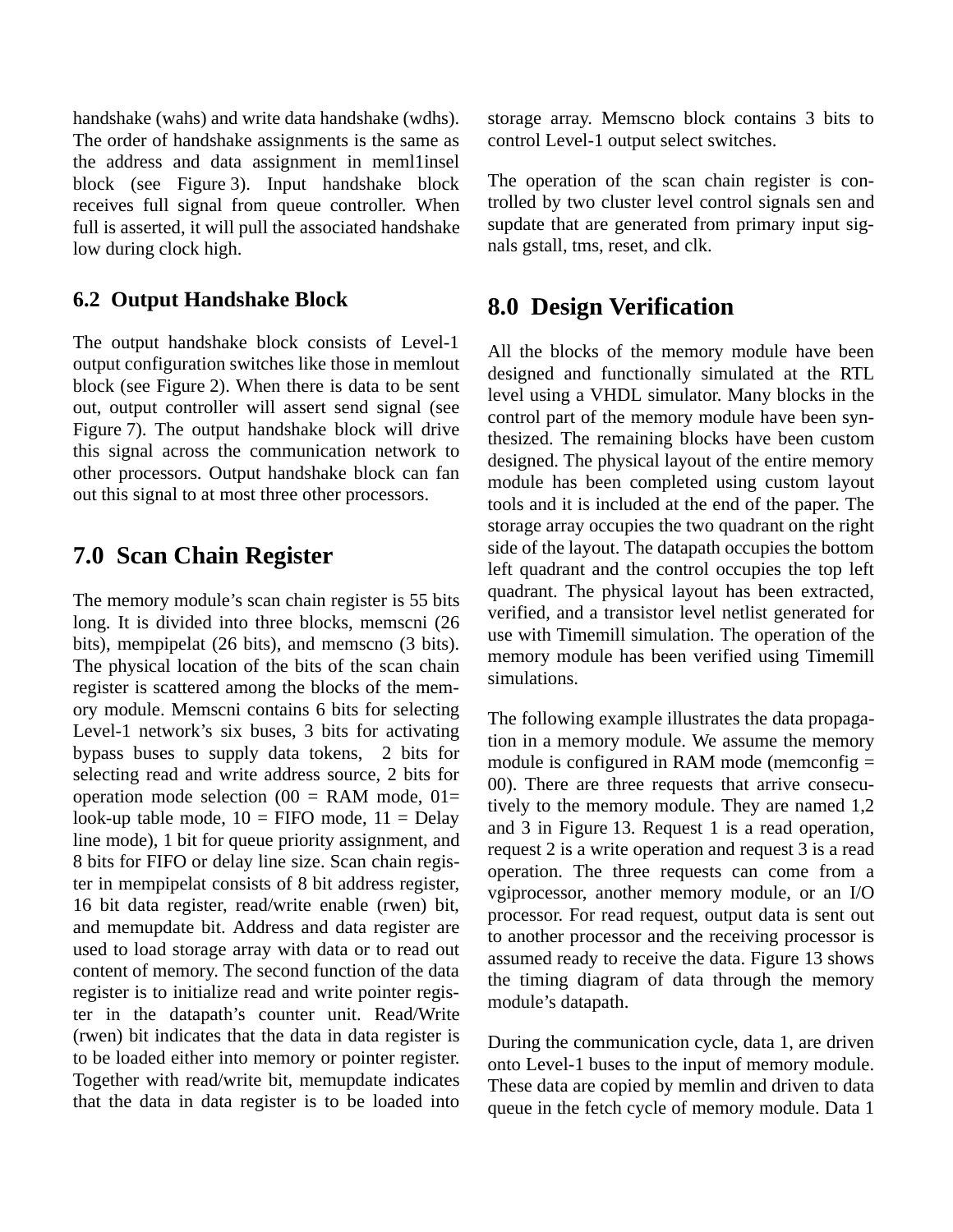

FIGURE 13. RAM Data propagation through memory module datapath.

is a read request as indicated by the rahs line. Since no data are yet stored in the queue, data 1 will advance to memreg1 and mempipelat. At the same time, memlin is accepting the next data 2. Data 2 is write request as indicated by both wahs and wdhs line. For write request, both wahs and wdhs have to be high to be processed. The next cycle, mempipelat drives data 1 request to storage array and memory read is executed. Data 2 are advanced to memreg1 and the third read request, data 3 are communicated. At the beginning of the next cycle, data 1 result appear at the output register. These data are being driven on Level-1 bus to a receiving processor. Notice that output handshake line (hs\_out) has been pulled high during clock low in the previous cycle to tell the receiver processor of the arrival data 1 result. At the same time, write request of data 2 is executed and data 2 operation is completed. Data 3 are transferred to memreg1 and mempipelat during this clock cycle. Since data 2 do not produce any output, hs\_out is pulled low by the output controller at the next clock cycle to tell the receiver that no data is being communicated. On the same cycle data 3 is executed and the output is stored in the output register. The output handshake line again is asserted when clock goes low to inform the receiver of the availability of data. During the next cycle, data 3 results are communicated to the receiver.

In this example, we can clearly see the latency of read and write requests. A read request, indicated by data 1 in the example, incurs two clock cycle latency. When data 1 appear at the output of memlin during the first clock cycle, data 1 is transferred to mempipelat. At the second clock cycle, the memory read is performed. At the end of this clock cycle, the data 1 result is available at the output register which will be sent to the receiver when the next clock cycle comes. A write request, indicated by data 2, only incurs one clock cycle latency. When data 2 is available at the output of memlin during the first cycle, data 2 is transferred into mempipelat. At the second clock cycle, the memory write is performed and the request is completed.

#### **Acknowledgement**

The authors wish to thank Brian Richards, Matt Armstrong, and Roy Sutton for their comments and Bob Brodersen for his support with the infrastructure at Berkeley and BWRC. We also acknowledge the encouragement from Robb Brown and Pat Coffield.

## **9.0 References**

1. A. K. W. Yeung, "PADDI-2 Architecture and Implementation," Ph.D. Thesis, University of California, Berkeley, CA, June, 1995.

2. P. Lapsley, J. Bier, A. Shoham, E.A. Lee, "DSP Processor Fundamentals: Architectures and Features," Berkeley Design Technology, Inc, Berkeley, CA, 1994, Chapter 5.

3. E. C. Ifeachor, B. W. Jervis, "Digital Signal Processing: A Practical Approach," AddisonWesley, Wokingham, England, 1993.